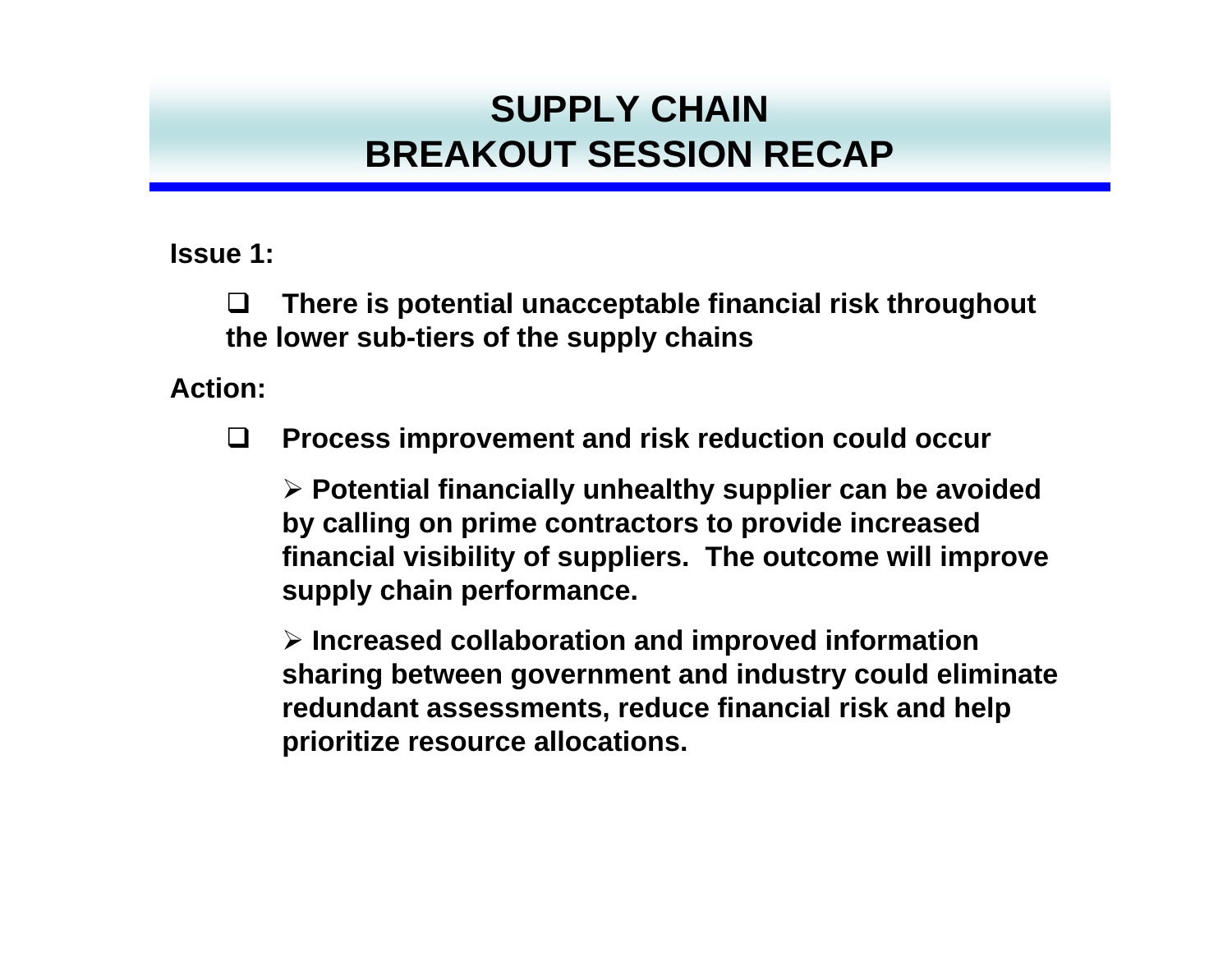**Issue 2:**

 $\Box$  **Buy America Act imposes excess cost and supply chain uncertainty**

**Action:**

 $\Box$  **Outcome is to align Buy America Act with the reality of global supply chains**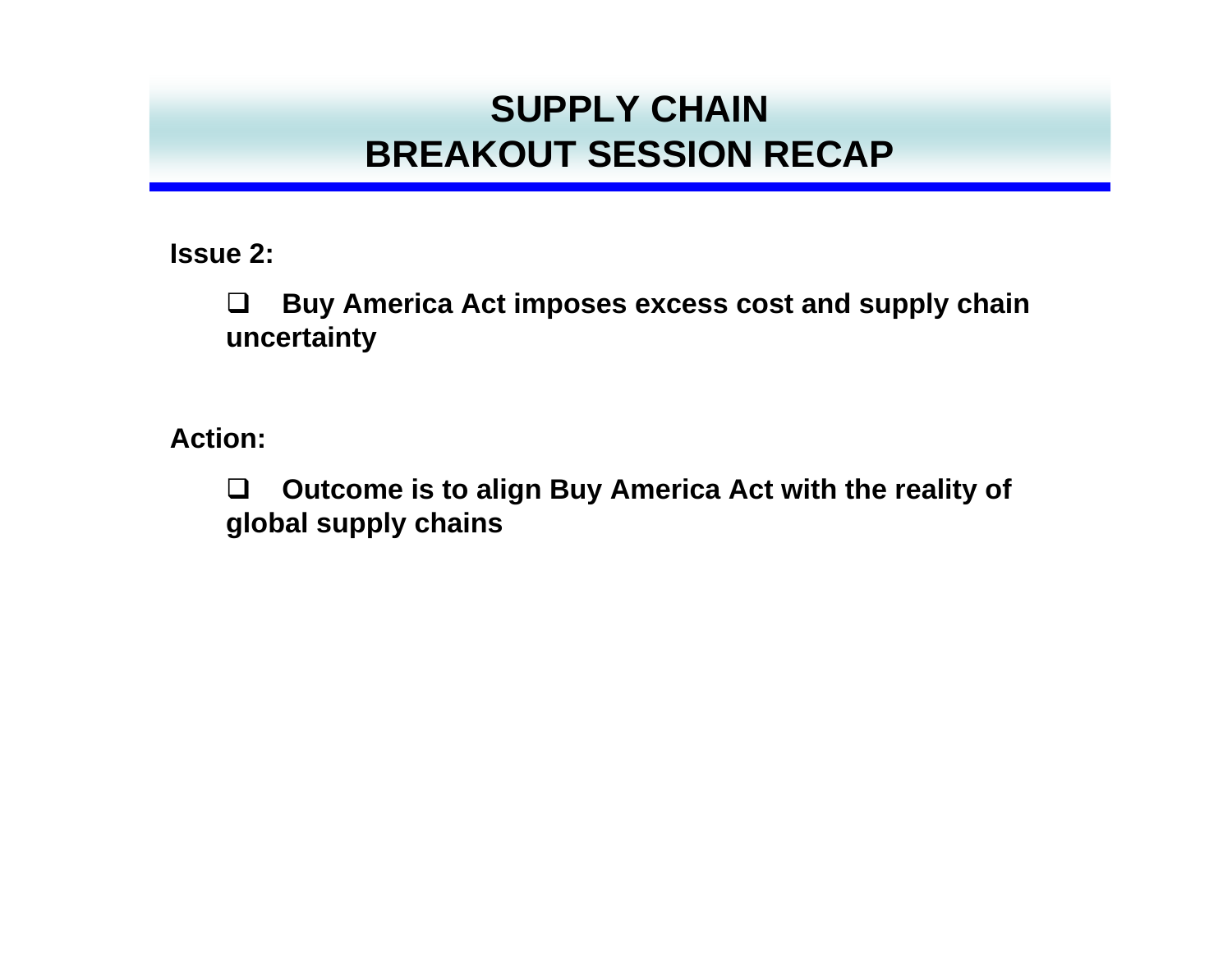**Issue 3:**

 $\Box$ **Uncertainty on the resilience of DoD**

**Action:**

 $\Box$  **DoD acquisition should consider self assessments in supplier selections including business continuity planning**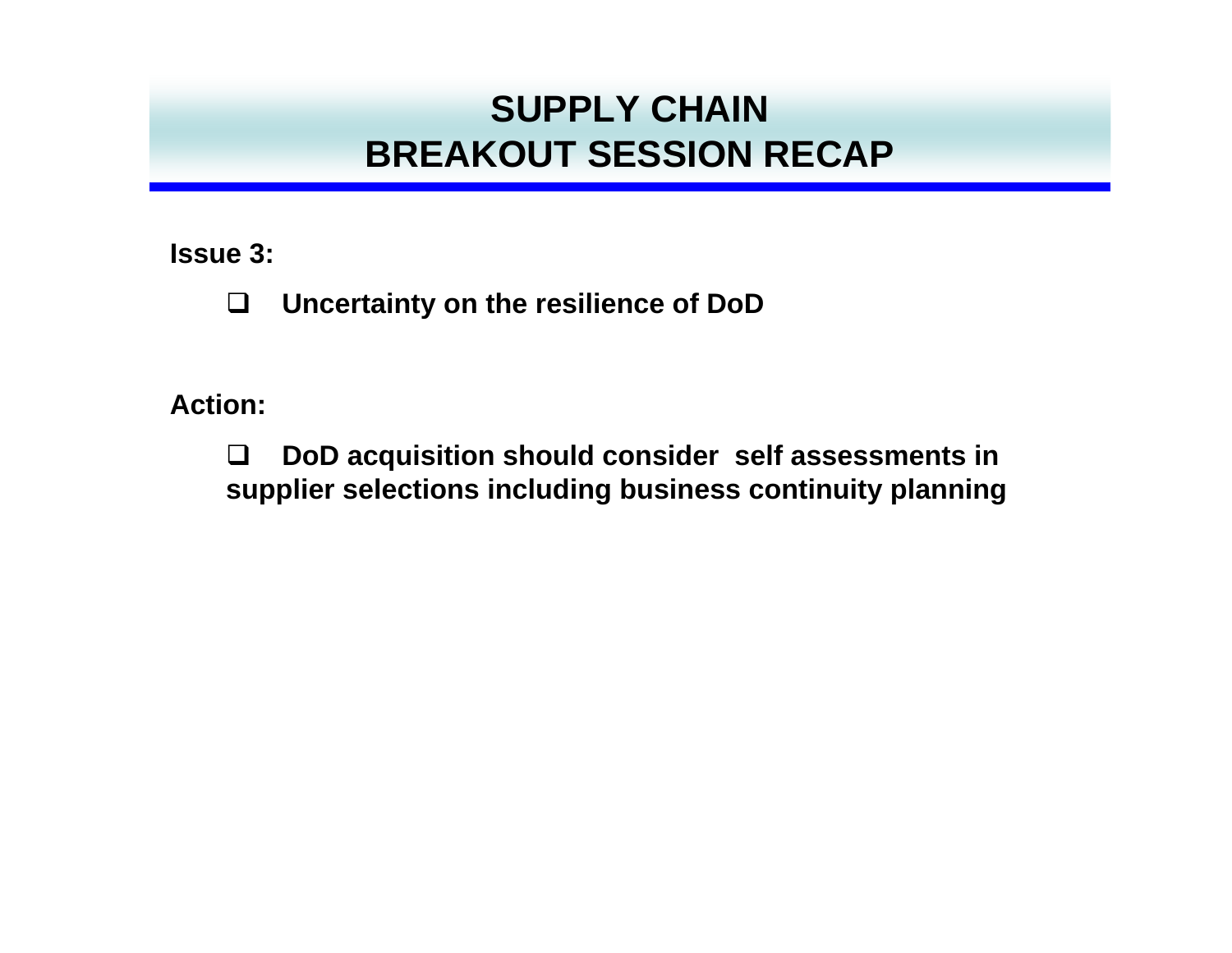**Issue 4:**

 $\Box$  **Risk is increased when acquisition and logistics are not properly aligned**

**Action:**

 $\Box$  **Improve alignment which will lead to reduction in the supply chain risk, cost and scheduling**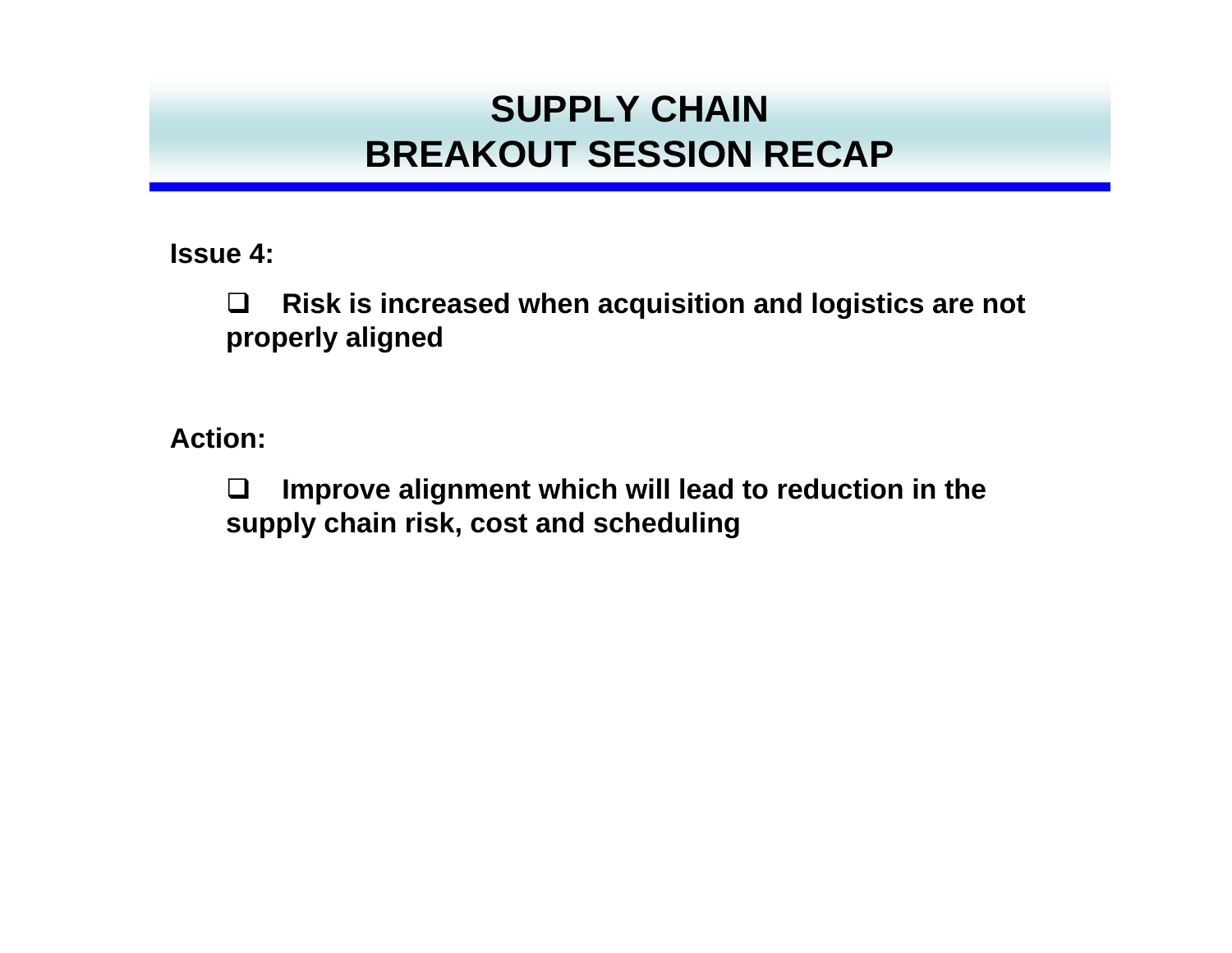**Issue 5:**

 $\Box$ **Single source suppliers put DoD at risk**

**Action:**

**Seek financial strategies that have multiple sources**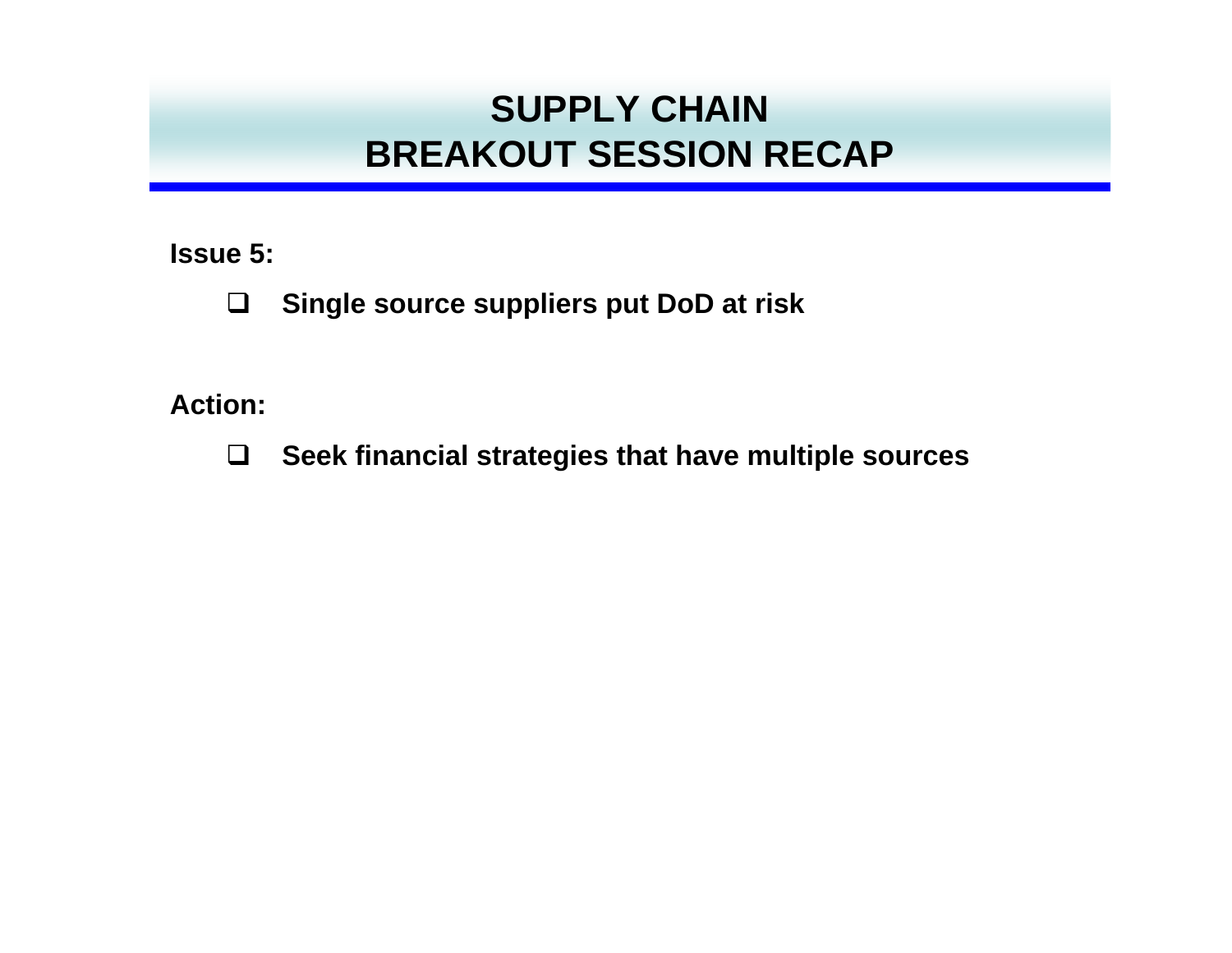**Issue 6:**

 $\Box$  **DoD suppliers have a greater risk of attack from foreign adversaries**

**Action:**

 $\Box$ **Timely accurate threat information to suppliers**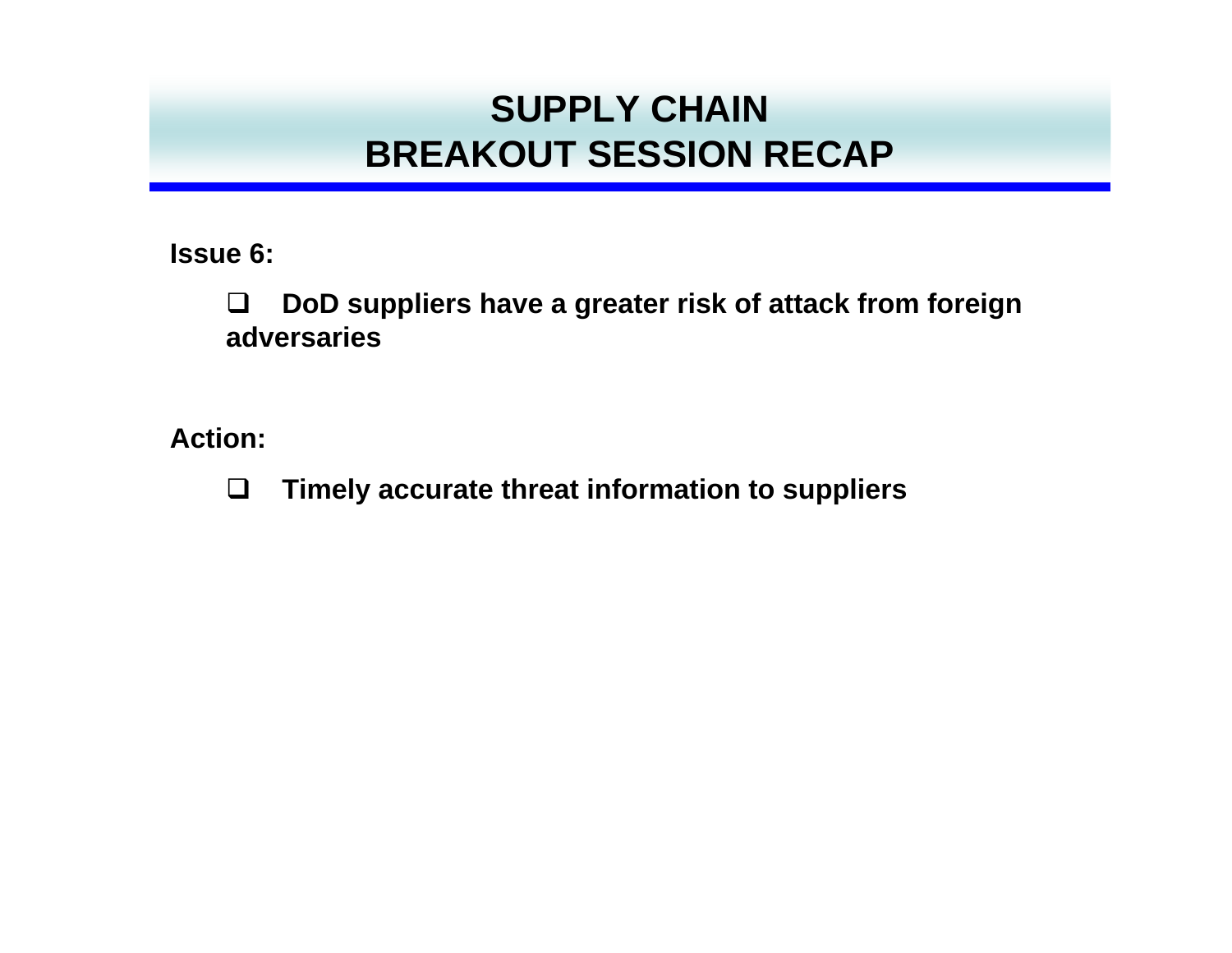**Issue 7:**

 $\Box$  **Increased Government/Industry collaboration to improve supply chain security policies and processes is required to better understand benefits and risks to the global supply chain**

**Action:**

 $\Box$ **GCC/SCC collaboration**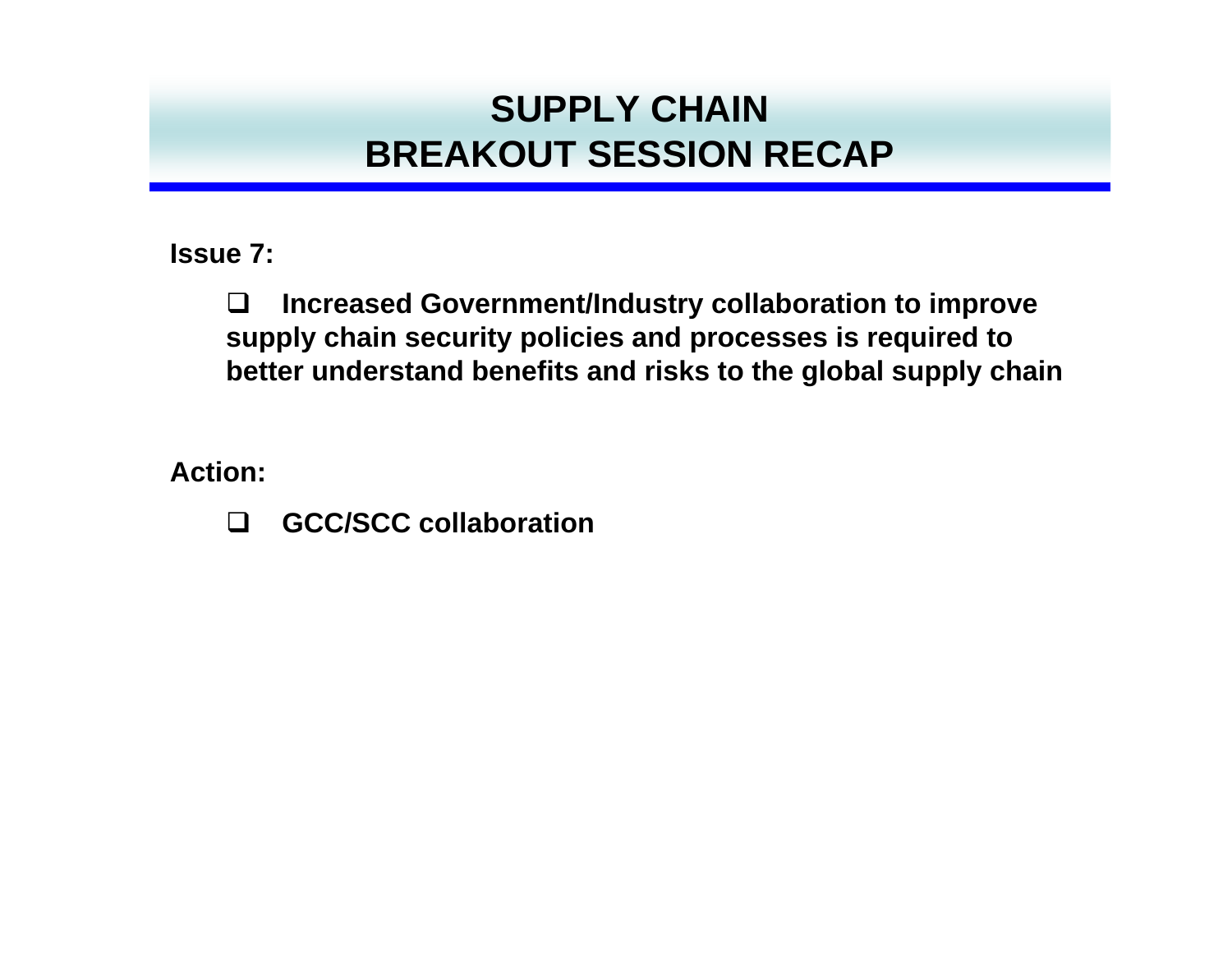**SUCCESS STORIES:**

 $\frac{1}{2}$  **DoD supplier contract utilized electronic tracking and single vendor to reduce inventory and improve performance**